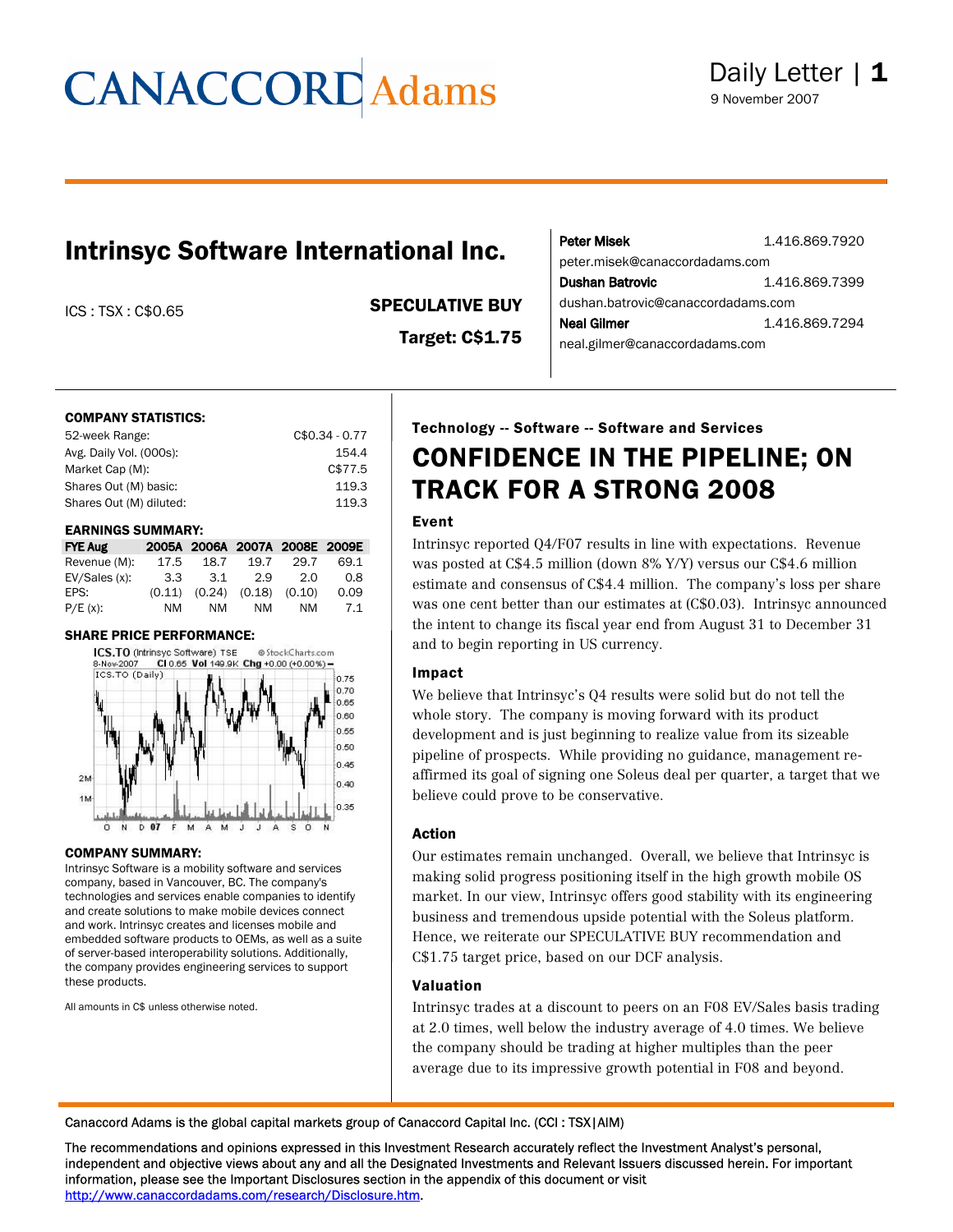#### Q4/F07 results

Intrinsyc reported Q4/F07 results in line with expectations. Revenue was posted at C\$4.5 million (down 8% Y/Y) versus our C\$4.6 million estimate and consensus of C\$4.4 million. The company's loss per share was one cent better than our estimates at  $(C$0.03)$ . Intrinsyc burned C\$3.3 million in free cash, ending the quarter with C\$19.6 million or C\$0.16 per share in cash and equivalents. Services revenue declined slightly Q/Q from C\$4.3 million to C\$4.0 million. Software increased from C\$0.5 million to C\$0.6 million in the same time frame. Gross margins fell 270 basis points sequentially; however improved 240 basis points on a Y/Y basis. Foreign exchange negatively impacted the top line growth rate about 4% on a Y/Y basis.

#### Figure 1: Q4/F07 results

| (C\$ millions)                | <b>Q4/F07A</b> | CA<br><b>Q4/F07E</b> | B/(W)  | Q3/F07A  | <b>Q4/F06A</b> | <b>Consensus</b> | % Change<br>Q/Q | % Change<br>Y/Y |
|-------------------------------|----------------|----------------------|--------|----------|----------------|------------------|-----------------|-----------------|
|                               |                |                      |        |          |                |                  |                 |                 |
| Revenue                       | 4.5            | 4.6                  | $-0.0$ | 5.1      | 4.9            | 4.4              | $-11.3%$        | $-7.9%$         |
| <b>Gross Profit</b>           | 2.2            | 2.3                  | $-0.0$ | 2.6      | 2.3            |                  | $-15.9%$        | $-3.2%$         |
| % of Revenue                  | 49.1%          | 49.6%                |        | 51.8%    | 46.7%          |                  |                 |                 |
|                               |                |                      |        |          |                |                  |                 |                 |
| Total Op Ex                   | 6.4            | 7.0                  | $-0.6$ | 6.6      | 6.5            |                  | $-2.1%$         | $-0.9%$         |
| % of Revenue                  | 141.4%         | 153.9%               |        | 128.3%   | 131.5%         |                  |                 |                 |
|                               |                |                      |        |          |                |                  |                 |                 |
| <b>EBITDA</b>                 | $-4.0$         | $-4.5$               | 0.6    | $-3.7$   | $-4.0$         |                  | <b>NA</b>       | <b>NA</b>       |
| % of Revenue                  | $-87.4%$       | $-99.8%$             |        | $-72.5%$ | $-80.9%$       |                  |                 |                 |
|                               |                |                      |        |          |                |                  |                 |                 |
| <b>GAAP Net Income</b>        | $-4.1$         | $-4.6$               | 0.5    | $-4.4$   | $-4.4$         |                  | <b>NA</b>       | <b>NA</b>       |
| % of Revenue                  | $-90.6%$       | $-101.3%$            |        | $-85.7%$ |                |                  |                 |                 |
|                               |                |                      |        |          |                |                  |                 |                 |
| <b>GAAP EPS - diluted</b>     | (0.03)         | (0.04)               |        | (0.05)   | (0.05)         |                  | <b>NA</b>       | <b>NA</b>       |
| <b>Adjusted EPS - diluted</b> | (0.03)         | (0.04)               | 0.0    | (0.04)   | (0.05)         | (0.04)           | <b>NA</b>       | <b>NA</b>       |

Source: Canaccord Adams, Company reports, Bloomberg

#### Soleus Update

Intrinsyc released Soleus version 1.01 in August 2007. Key advancements to the product include language localization and the ability to automatically switch between languages, user interface improvements and the ability to migrate to Windows Mobile 6.0. Management noted that future R&D would be focused on developing a 3G version of the product. As well, the company is looking at movement and gesture-based user interfaces.

The company noted that services revenue contributed 84% in Q4/F07, compared to 88% last quarter. Software revenue was up from 10% last quarter to 13%, with Soleus contributing C\$81,000 of this total. This is the first time management has disclosed the Soleus figure – this is one we will clearly be keeping our eyes on in the future. Q4 Soleus revenue only includes upfront license and maintenance revenue. No royalties are expected until the first half of 2008. Soleus related R&D and S&M were C\$2.9 million in Q4/F07.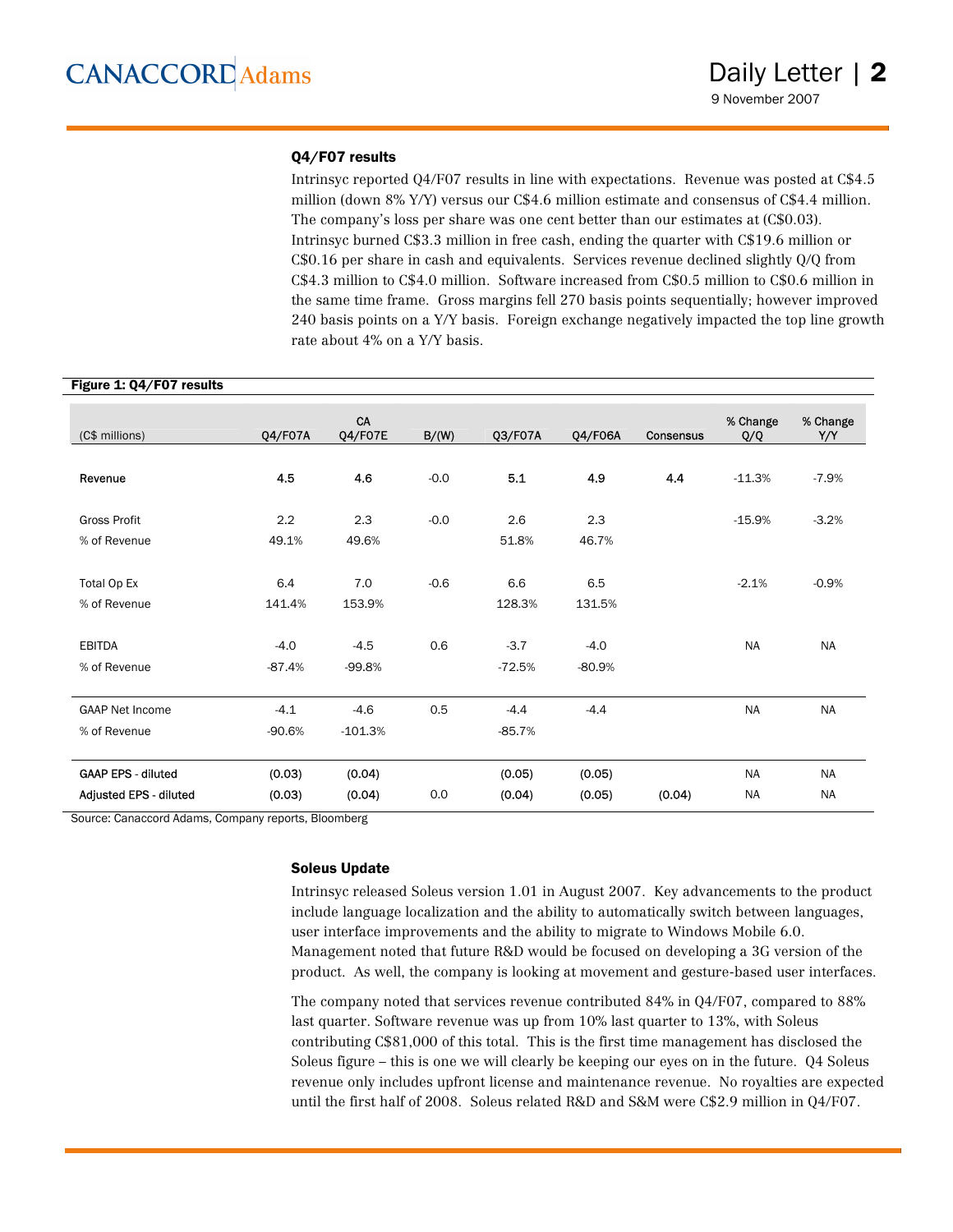After two quarters of significant sequential declines, we expect this figure to stabilize in the C\$3 million range for the next few quarters.

### Figure 1: Soleus expense analysis (C\$ '000) 28-Feb-06 31-May-06 31-Aug-06 30-Nov-06 28-Feb-07 31-May-07 31-Aug-07 Soleus related R&D and S&M 2,510 2,930 3,580 3,370 3,800 3,300 2,900 Sequential Growth 63.0% 16.7% 22.2% -5.9% 12.8% -13.2% -12.1% as % of revenue 52.4% 66.8% 72.7% 67.1% 75.5% 64.6% 63.9%

Source: Company reports, Canaccord Adams

#### Google Android

When asked about Google's new Android announcement, management responded that it was encouraged by the initiative. We continue to believe that the Open Handset Alliance's (OHA) focus on the mass feature phone segment validates the track that Intrinsyc has been on with Soleus. Given the complexity of building an ecosystem with 30+ members, management believes that developing a production-ready product will be a timeconsuming process. As the mass market appears ready for higher multimedia applications today, we do not anticipate that OEMs and ODMs will wait indefinitely. As a result, we like Intrinsyc's chances of securing a position of critical mass with several customers before Android comes to market. Additionally, management noted that it is in the process of adapting Soleus to Linux-based environments. We believe this could result in Intrinsyc eventually joining the OHA as well.

#### PND Market

We believe that Personal Navigation Device (PND) makers will be looking to add more wireless/telephony capabilities to their devices throughout 2008. This in our view will be driven by device vendors' need to both capture map data in real time and to eventually distribute map updates wirelessly. For more detail on trends in the PND and broader location technologies markets, please refer to research from Canaccord Adams' technology analyst, Jeff Rath. We believe that Intrinsyc is in a position to benefit from the convergence of GPS-centric devices and mobile handsets. To date, all three of the company's Soleus design wins have originated from GPS-enabled devices. We expect the activity in this segment to accelerate, particularly heading into 3GSM and CeBIT early next year.

#### Pipeline Update

Management remains consistent in its pipeline commentary. The company sees about 30 unique customers, representing approximately 100 million annual units as the immediately addressable market opportunity. Management remains committed to signing about 1 Soleus deal per quarter. Given the pipeline activity we are witnessing, we believe this goal could prove to be conservative.

Intrinsyc elaborated upon an additional opportunity around silicon and chip makers. We had considered this market as a secondary prospect; however management's enthusiastic tone would seem to suggest that the potential is closer than we had initially assumed. The concept here is silicon makers bundling the software with their hardware in order to offer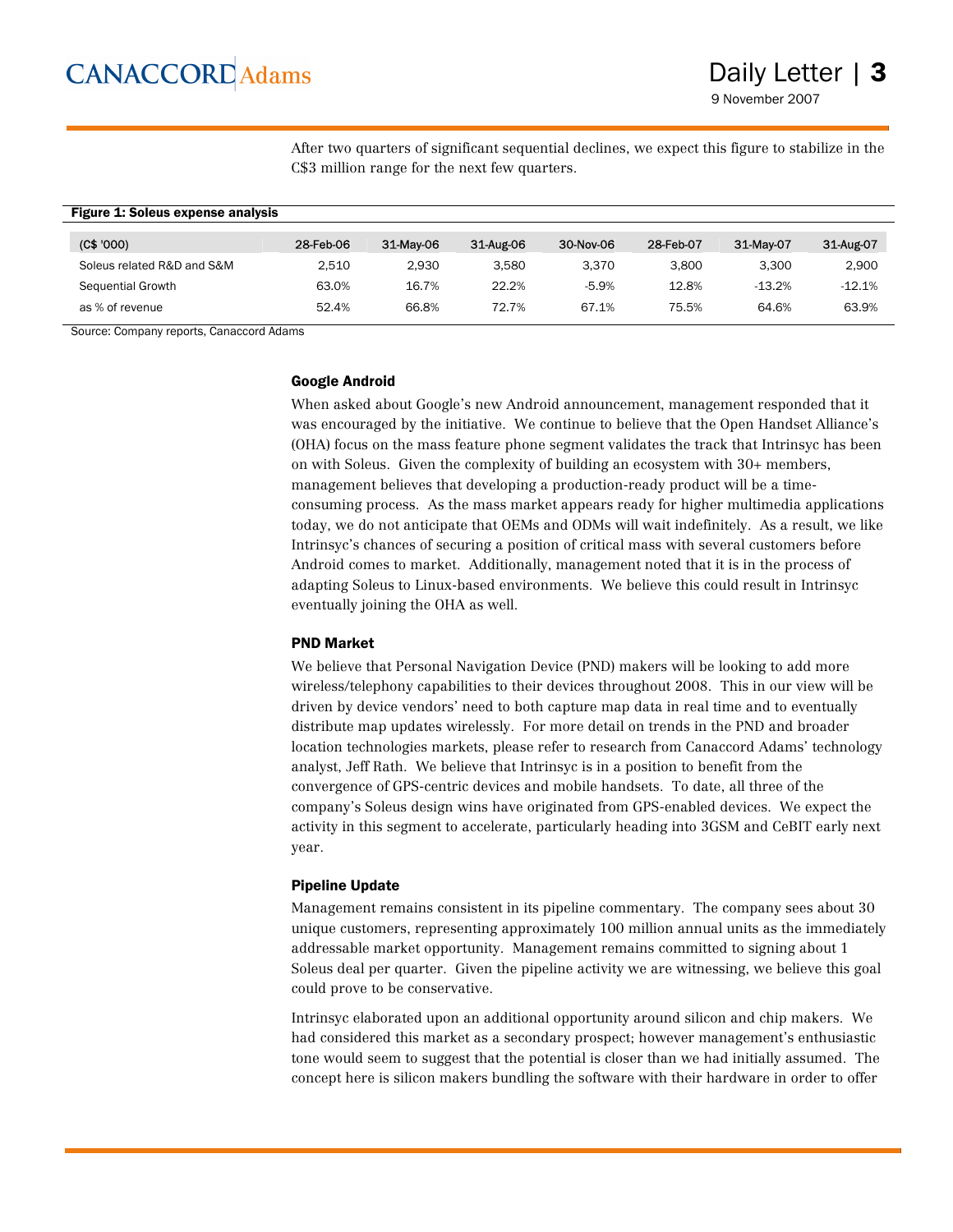a full turnkey solution to service providers. Management referred to a market size representing a few hundred million units per year.

#### Cash and cash flow

Intrinsyc recorded free cash flow in the quarter of (C\$3.5) million, compared to (C\$2.8) million in Q3/F07 and (C\$3.9) million in Q4/F07. Cash balances at the end of the quarter totaled C\$19.6 million, down from C\$21.4 million the previous quarter and C\$22.5 million Y/Y. Accounts receivables equaled C\$3.1 million for the quarter, up C\$0.1 million Q/Q and down \$0.7 million Y/Y. Finally, prepaid expenses were C\$0.5 million for the quarter, up over C\$0.2 million sequentially and up C\$0.2 million from the prior year.

#### Costs and margins

Gross margin in the quarter was 49%, down slightly from last quarter at 51% but up over Q4/F06 at 47%. Operating expenses were C\$6.4 million for the quarter compared to our estimate of C\$7.0 million and down slightly from Q3/F07. This was a result of reduced R&D expenses and G&A expenses of C\$2.8 million and C\$1.3 million respectively, offset by slightly higher S&M expenses of C\$1.8 million.

#### Estimate revisions

Intrinsyc announced two financial reporting changes that have been approved by the company's Board of Directors. Firstly, the company intends to change its fiscal year end from August 31 to December 31, effective January 1, 2008. The company stated that this change will better align with the business cycle with that of its customers. Intrinsyc intends to report a stub period of September 1 – December 31, 2007 in March of 2008. Secondly, Intrinsyc intends to begin reporting financials in U.S. currency given that the majority of sales are recorded in US dollars. Intrinsyc is currently in the process of obtaining the necessary approvals from the TSX and Revenue Canada and expects approval before year end.

Intrinsyc also announced that it is considering closing its UK engineering services operation. The company is engaged in a consultation process, which should be completed over the next four weeks. If Intrinsyc proceeds with the closure, the company expects to incur a C\$0.8 million charge in the current quarter. Management estimates the savings from the closure to be approximately C\$2.0 million annually with minimal impact to revenues as it expects to absorb the engineering workload through other offices.

We have kept our estimates unchanged at this time, pending the completion of the consultation process and approval of the financial changes. For Q1/F08 our revenue estimate is C\$5.2 million with EPS at (C\$0.03). For F08, we project revenues of C\$29.7 million and EPS of (C\$0.10). In F09, we are at C\$69.1 million and C\$0.09.

#### Outlook and recommendation

We believe that Intrinsyc's Q4 results were solid but do not tell the whole story. The company is moving forward with its product development and is just beginning to realize value from its sizeable pipeline of prospects. While providing no guidance, management re-affirmed its goal of signing one Soleus deal per quarter, a target that we believe could prove to be conservative. We expect Intrinsyc to release its 3G platform in early 2008, which could spark a few more large customers within the active pipeline of roughly 30 to engage Soleus. We believe that the PND market will continue to migrate towards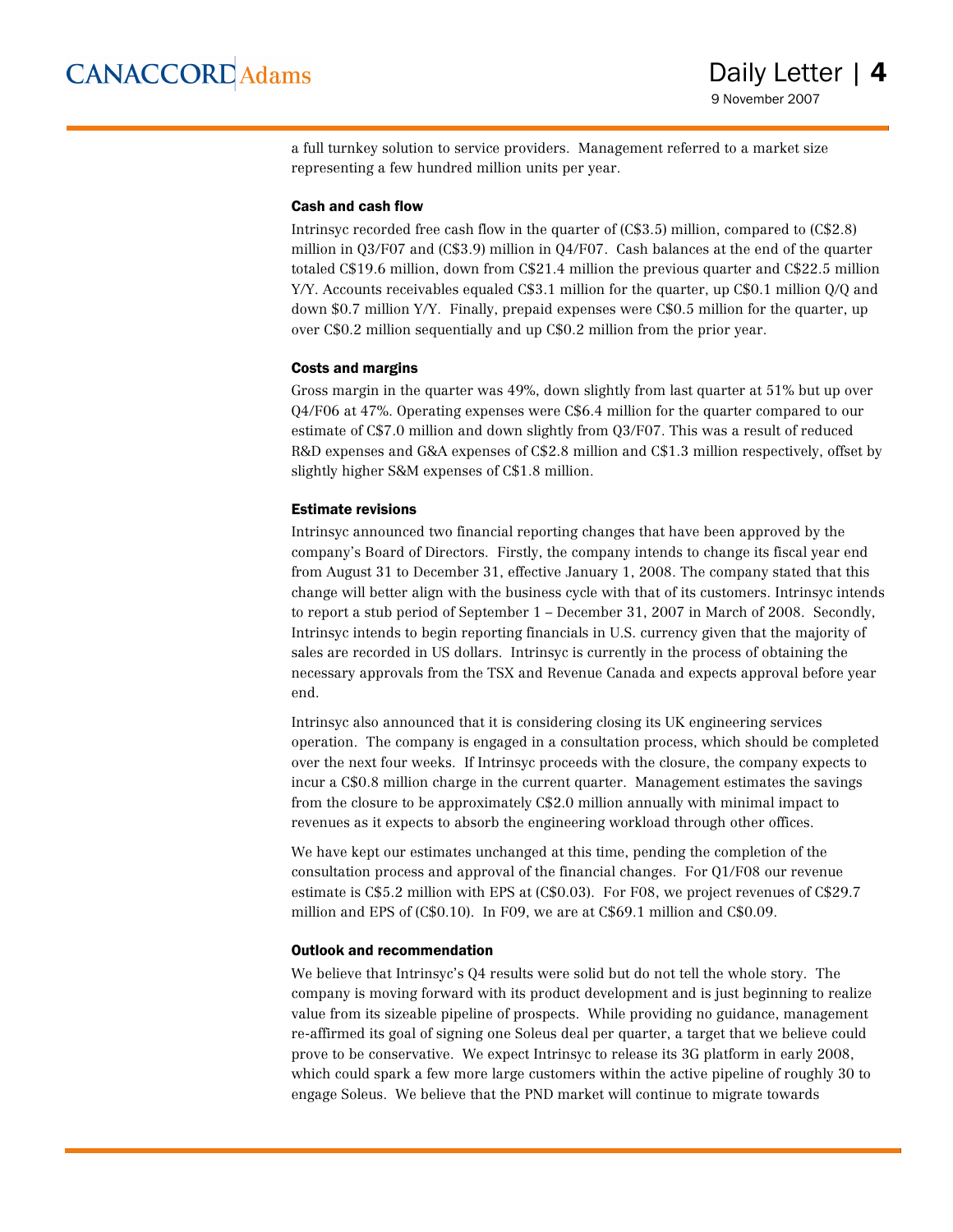wireless/telephony-enabled solutions, which should benefit Intrinsyc as a facilitator of that convergence. With three Soleus wins to date and several more on the way in our view, we continue to expect a significant sales ramp in the back half of 2008.

Overall, we believe that Intrinsyc is making solid progress positioning itself in the high growth mobile OS market. In our view, Intrinsyc offers good stability with its engineering business and tremendous upside potential with the Soleus platform. Hence, we reiterate our SPECULATIVE BUY recommendation and C\$1.75 target price, based on our DCF analysis.

#### Valuation

Intrinsyc trades at a discount to peers on an F08 EV/Sales basis trading at 2.0 times, well below the industry average of 4.0 times. We believe the company should be trading at higher multiples than the peer average due to its impressive growth potential in F08 and beyond.

#### Figure 2: Comparables

|                    |              |       |             | Revenue          |            | <b>EPS</b> |                  |            | <b>EV/Sales</b> |                  | P/E        |                  |            |
|--------------------|--------------|-------|-------------|------------------|------------|------------|------------------|------------|-----------------|------------------|------------|------------------|------------|
|                    |              |       | <b>LAST</b> | F <sub>0</sub> 7 | <b>F08</b> | Growth     | F <sub>0</sub> 7 | <b>F08</b> | Growth          | F <sub>0</sub> 7 | <b>F08</b> | F <sub>0</sub> 7 | <b>F08</b> |
| Access             | 4813         | : TSE | 434,000     | 26,212           | 32,787     | 25%        | $-40,982$        | $-40,025$  | $-2%$           | 6.5              | 5.2        | <b>NM</b>        | <b>NM</b>  |
| Aplix              | 3727         | : TSE | 257,000     | 6,128            | 6,639      | 8%         | $-78,467$        | 6,001      | <b>NM</b>       | 4.2              | 3.9        | <b>NM</b>        | 42.8       |
| Trolltech          | <b>TROLL</b> | :OS   | 11.20       | 229.5            | 312.0      | 36%        | $-0.60$          | $-0.16$    | <b>NM</b>       | 1.9              | 1.4        | <b>NM</b>        | <b>NM</b>  |
| Call Genie         | GNE.         | ٠٧.   | \$1.08      | 2.3              | 12.6       | <b>NM</b>  | $-0.13$          | $-0.08$    | <b>NM</b>       | <b>NM</b>        | 5.0        | <b>NM</b>        | <b>NM</b>  |
| Red Hat            | RHT          | :N    | \$21.00     | 488.0            | 608.0      | 25%        | 0.66             | 0.83       | 26%             | 7.8              | 6.2        | 31.8             | 25.3       |
| Research In Motion | <b>RIMM</b>  | :Q    | \$124.38    | 4,222.0          | 7,650.0    | 81%        | 1.54             | 3.07       | 99%             | 16.2             | 8.9        | 80.8             | 40.5       |
| Wind River         | <b>WIND</b>  | :Q    | \$11.74     | 328              | 371        | 13%        | 0.30             | 0.49       | 63%             | 2.8              | 2.4        | 39.1             | 24.0       |
| Zamano             | ZMNO         | :L    | 0.33        | 21               | 25         | 23%        | 0.04             | 0.05       | 20%             | 0.7              | 0.6        | 0.1              | 0.1        |
| Zi Corp.           | <b>ZICA</b>  | :Q    | \$1.04      | 13               | 15         | 19%        | $-0.11$          | $-0.04$    | <b>NM</b>       | 3.2              | 2.7        | <b>NM</b>        | <b>NM</b>  |
| Average            |              |       |             |                  |            | 29%        |                  |            | 41%             | 5.4              | 4.0        | 38.0             | 26.5       |
| Median             |              |       |             |                  |            | 24%        |                  |            | 26%             | 3.7              | 3.9        | 35.5             | 25.3       |
| Intrinsyc          | ICS.         | :T    | \$0.65      | 20               | 30         | 51%        | $-0.17$          | $-0.10$    | 70%             | 2.9              | 2.0        | <b>NM</b>        | <b>NM</b>  |
| Intrinsyc          | ICS.         | :T    | \$1.75      | 20               | 30         | 51%        | $-0.17$          | $-0.10$    | 70%             | 9.6              | 6.4        | <b>NM</b>        | <b>NM</b>  |

Source: Canaccord Adams estimates, Bloomberg, Company reports

#### Investment risks

The main risks to our outlook include the competitive environment intensifying, design wins take longer than expected to close, design wins to not translate into material revenue due to failed device launches, ESG division revenue erosion, and key management leaving the firm. Other risks include litigation, adverse F/X trends, slower-than-expected growth in the mobile device market, faster-than-expected ASP erosion at handset OEM/ODMs pressuring Intrinsyc's ASPs down significantly, and broader macroeconomic forces impacting the market.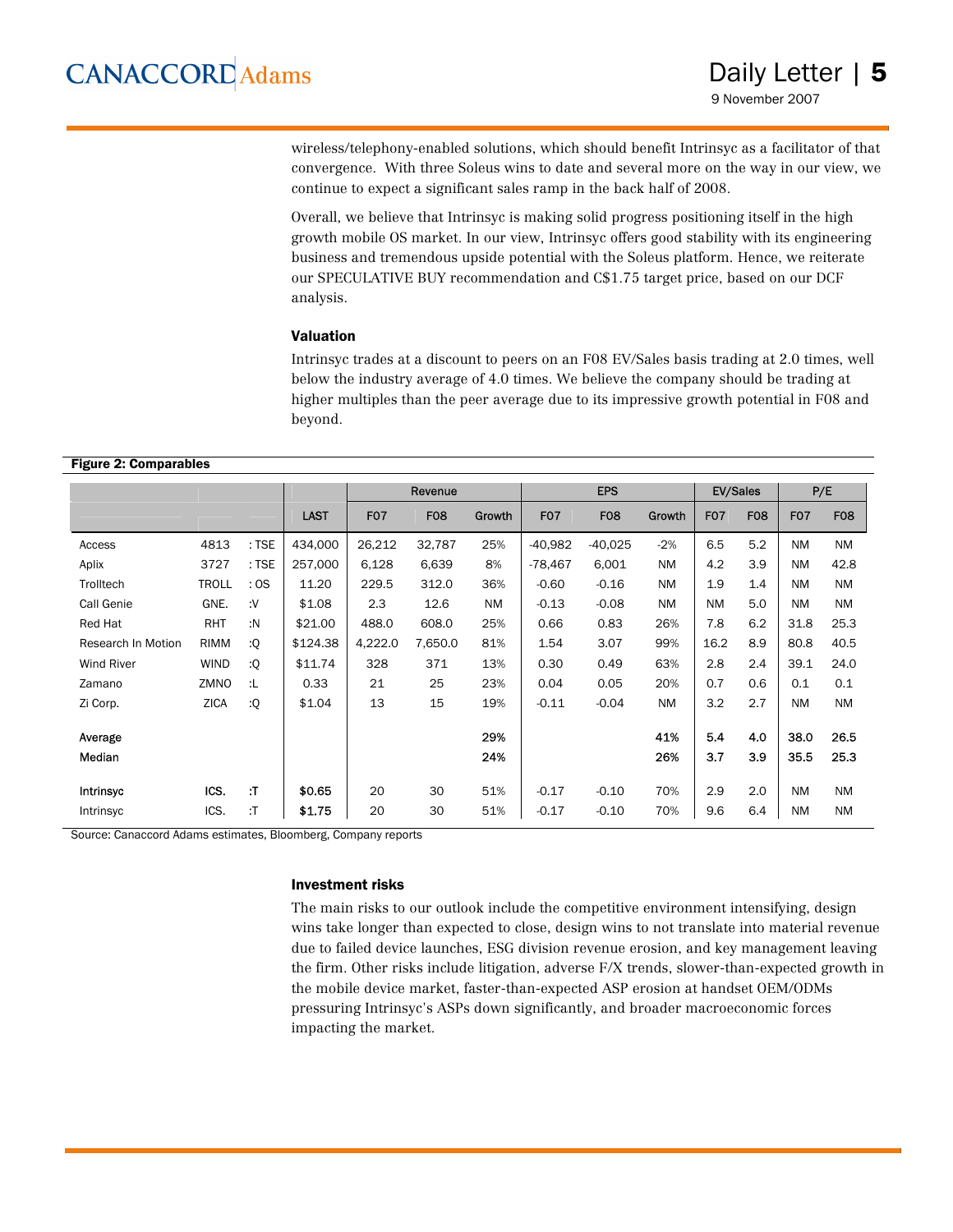### **APPENDIX: IMPORTANT DISCLOSURES**<br>**Analyst Certification:** Each author

Each authoring analyst of Canaccord Adams whose name appears on the front page of this investment research hereby certifies that (i) the recommendations and opinions expressed in this investment research accurately reflect the authoring analyst's personal, independent and objective views about any and all of the designated investments or relevant issuers discussed herein that are within such authoring analyst's coverage universe and (ii) no part of the authoring analyst's compensation was, is, or will be, directly or indirectly, related to the specific recommendations or views expressed by the authoring analyst in the investment research.

Site Visit: An analyst has visited Intrinsyc's material operations in Vancouver, BC, Canada. No payment or reimbursement was received from the issuer for the related travel costs.

#### Price Chart:\*



\* Price charts assume event 1 indicates initiation of coverage or the beginning of the measurement period.

| <b>Distribution of Ratings:</b>                                   |                                                                 | Coverage Universe |        | <b>IB</b> Clients |                                                                                                                                                                                                                                                                                                                                                                                                                             |
|-------------------------------------------------------------------|-----------------------------------------------------------------|-------------------|--------|-------------------|-----------------------------------------------------------------------------------------------------------------------------------------------------------------------------------------------------------------------------------------------------------------------------------------------------------------------------------------------------------------------------------------------------------------------------|
| Global Stock Ratings                                              | Rating                                                          | #                 | %      | %                 |                                                                                                                                                                                                                                                                                                                                                                                                                             |
| (as of 1 November 2007)                                           | Buy                                                             | 301               | 57.6%  | 42.5%             |                                                                                                                                                                                                                                                                                                                                                                                                                             |
|                                                                   | Speculative Buy                                                 | 55                | 10.5%  | 69.1%             |                                                                                                                                                                                                                                                                                                                                                                                                                             |
|                                                                   | Hold                                                            | 149               | 28.5%  | 30.9%             |                                                                                                                                                                                                                                                                                                                                                                                                                             |
|                                                                   | Sell                                                            | 18                | 3.4%   | 5.6%              |                                                                                                                                                                                                                                                                                                                                                                                                                             |
|                                                                   |                                                                 | 523               | 100.0% |                   |                                                                                                                                                                                                                                                                                                                                                                                                                             |
| <b>Canaccord Ratings</b><br>System:                               |                                                                 |                   |        |                   | BUY: The stock is expected to generate risk-adjusted returns of over 10% during the next 12 months.<br><b>HOLD:</b> The stock is expected to generate risk-adjusted returns of 0-10% during the next 12 months.<br><b>SELL:</b> The stock is expected to generate negative risk-adjusted returns during the next 12 months.<br><b>NOT RATED:</b> Canaccord Adams does not provide research coverage of the relevant issuer. |
|                                                                   | designated investment or the relevant issuer.                   |                   |        |                   | "Risk-adjusted return" refers to the expected return in relation to the amount of risk associated with the                                                                                                                                                                                                                                                                                                                  |
| <b>Risk Qualifier:</b>                                            | criteria. Investments in the stock may result in material loss. |                   |        |                   | <b>SPECULATIVE:</b> Stocks bear significantly higher risk that typically cannot be valued by normal fundamental                                                                                                                                                                                                                                                                                                             |
| <b>Canaccord Adams Research Disclosures as of 9 November 2007</b> |                                                                 |                   |        |                   |                                                                                                                                                                                                                                                                                                                                                                                                                             |
|                                                                   | Company                                                         |                   |        |                   | Disclosure                                                                                                                                                                                                                                                                                                                                                                                                                  |
|                                                                   | Intrinsyc Software International Inc.                           |                   |        |                   | 1A, 2, 3, 7                                                                                                                                                                                                                                                                                                                                                                                                                 |
| 1                                                                 |                                                                 |                   |        |                   | The relevant issuer currently is, or in the past 12 months was, a client of Canaccord Adams or its affiliated                                                                                                                                                                                                                                                                                                               |
|                                                                   |                                                                 |                   |        |                   | companies. During this period, Canaccord Adams or its affiliated companies provided the following services                                                                                                                                                                                                                                                                                                                  |
|                                                                   | to the relevant issuer:                                         |                   |        |                   |                                                                                                                                                                                                                                                                                                                                                                                                                             |

A. investment banking services.

B. non-investment banking securities-related services.

C. non-securities related services.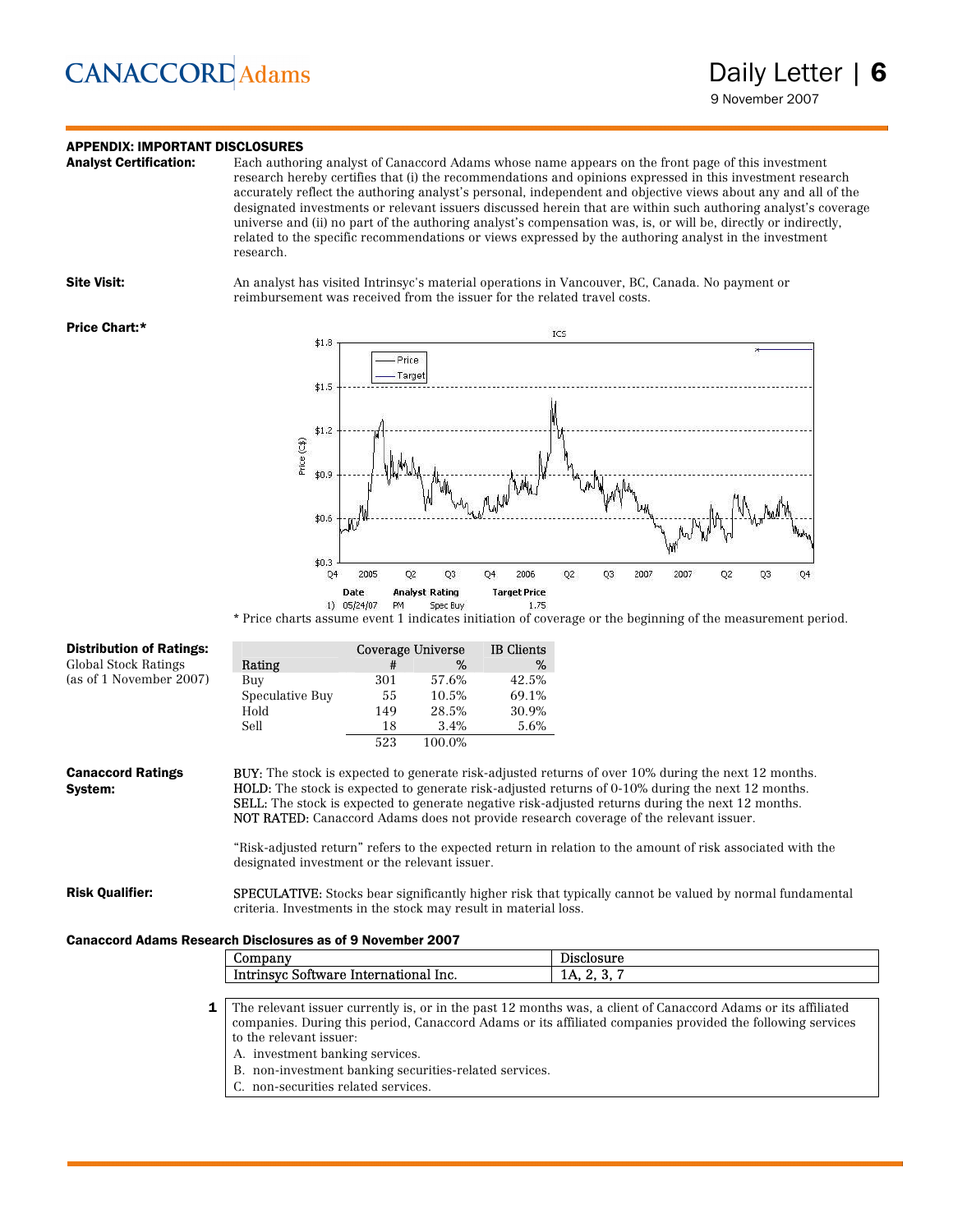9 November 2007

**2** In the past 12 months, Canaccord Adams or its affiliated companies have received compensation for Corporate Finance/Investment Banking services from the relevant issuer.

3 In the past 12 months, Canaccord Adams or any of its affiliated companies have been lead manager, co-lead manager or co-manager of a public offering of securities of the relevant issuer or any publicly disclosed offer of securities of the relevant issuer or in any related derivatives.

- 4 Canaccord Adams acts as corporate broker for the relevant issuer and/or Canaccord Adams or any of its affiliated companies may have an agreement with the relevant issuer relating to the provision of Corporate Finance/Investment Banking services.
- 5 Canaccord Adams or any of its affiliated companies is a market maker or liquidity provider in the securities of the relevant issuer or in any related derivatives.
- 6 In the past 12 months, Canaccord Adams, its partners, affiliated companies, officers or directors, or any authoring analyst involved in the preparation of this investment research has provided services to the relevant issuer for remuneration, other than normal course investment advisory or trade execution services.
- 7 Canaccord Adams intends to seek or expects to receive compensation for Corporate Finance/Investment Banking services from the relevant issuer in the next six months.
- 8 The authoring analyst, a member of the authoring analyst's household, or any individual directly involved in the preparation of this investment research, has a long position in the shares or derivatives, or has any other financial interest in the relevant issuer, the value of which increases as the value of the underlying equity increases.
- 9 The authoring analyst, a member of the authoring analyst's household, or any individual directly involved in the preparation of this investment research, has a short position in the shares or derivatives, or has any other financial interest in the relevant issuer, the value of which increases as the value of the underlying equity decreases.
- **10** Those persons identified as the author(s) of this investment research, or any individual involved in the preparation of this investment research, have purchased/received shares in the relevant issuer prior to a public offering of those shares, and such person's name and details are disclosed above.
- 11 A partner, director, officer, employee or agent of Canaccord Adams and its affiliated companies, or a member of his/her household, is an officer, or director, or serves as an advisor or board member of the relevant issuer and/or one of its subsidiaries, and such person's name is disclosed above.
- 12 As of the month end immediately preceding the date of publication of this investment research, or the prior month end if publication is within 10 days following a month end, Canaccord Adams or its affiliate companies, in the aggregate, beneficially owned 1% or more of any class of the total issued share capital or other common equity securities of the relevant issuer or held any other financial interests in the relevant issuer which are significant in relation to the investment research (as disclosed above).
- 13 As of the month end immediately preceding the date of publication of this investment research, or the prior month end if publication is within 10 days following a month end, the relevant issuer owned 1% or more of any class of the total issued share capital in Canaccord Adams or any of its affiliated companies.
- **14** Other specific disclosures as described above.

Canaccord Adams is the business name used by certain subsidiaries of Canaccord Capital Inc., including Canaccord Adams Inc., Canaccord Adams Limited, and Canaccord Adams, a division of Canaccord Capital Corporation. Clients of Canaccord Adams, in the past 12 months, may have been clients of Canaccord Capital Corporation, Canaccord Capital (Europe) Limited, Canaccord Capital Corporation USA Inc., and/or Adams Harkness Financial Group Ltd.

The authoring analysts who are responsible for the preparation of this investment research are employed by Canaccord Adams, a securities broker-dealer with principal offices located in Vancouver, Calgary, Toronto, Montreal (all Canada), Boston, New York, San Francisco (all US) and London (UK).

In the event that this is compendium investment research (covering six or more relevant issuers), Canaccord Adams and its affiliated companies may choose to provide specific disclosures of the subject companies by reference, as well as its policies and procedures regarding the dissemination of investment research. To access this material or for more information, please send a request to Canaccord Adams Research, Attn: Disclosures, P.O. Box 10337 Pacific Centre, 2200-609 Granville Street, Vancouver, BC, Canada V7Y 1H2 or disclosures@canaccordadams.com.

The authoring analysts who are responsible for the preparation of this investment research have received (or will receive) compensation based upon (among other factors) the Corporate Finance/Investment Banking revenues and general profits of Canaccord Adams. However, such authoring analysts have not received, and will not receive, compensation that is directly based upon or linked to one or more specific Corporate Finance/Investment Banking activities, or to recommendations contained in the investment research.

Canaccord Adams and its affiliated companies may have a Corporate Finance/Investment Banking or other relationship with the company that is the subject of this investment research and may trade in any of the designated investments mentioned herein either for their own account or the accounts of their customers, in good faith or in the normal course of market making. Accordingly, Canaccord Adams or their affiliated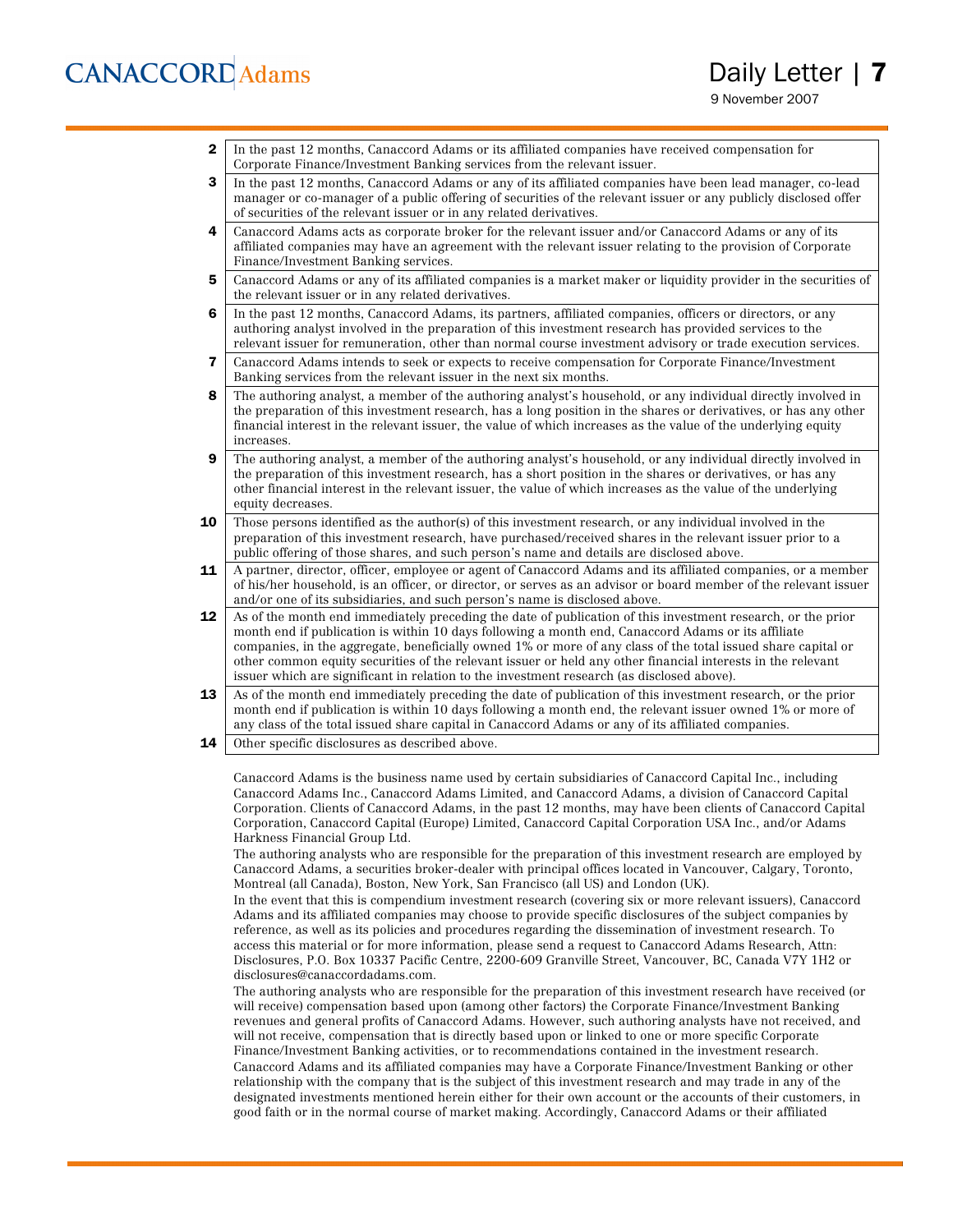conflicts of interest arising as a result of publication or distribution of investment research. This investment research has been prepared in accordance with Canaccord Adams' policy on managing conflicts of interest, and information barriers or firewalls have been used where appropriate. Canaccord Adams' policy is available upon request. The information contained in this investment research has been compiled by Canaccord Adams from sources believed to be reliable, but (with the exception of the information about Canaccord Adams) no representation or warranty, express or implied, is made by Canaccord Adams, its affiliated companies or any other person as to its fairness, accuracy, completeness or correctness. Canaccord Adams has not independently verified the facts, assumptions, and estimates contained herein. All estimates, opinions and other information contained in this investment research constitute Canaccord Adams' judgement as of the date of this investment research, are subject to change without notice and are provided in good faith but without legal responsibility or liability. Canaccord Adams salespeople, traders, and other professionals may provide oral or written market commentary or trading strategies to our clients and our proprietary trading desk that reflect opinions that are contrary to the opinions expressed in this investment research. Canaccord Adams' affiliates, proprietary trading desk, and investing businesses may make investment decisions that are inconsistent with the recommendations or views expressed in this investment research. This investment research is provided for information purposes only and does not constitute an offer or solicitation to buy or sell any designated investments discussed herein in any jurisdiction where such offer or solicitation would be prohibited. As a result, the designated investments discussed in this investment research may not be eligible for sale in some jurisdictions. This investment research is not, and under no circumstances should be construed as, a solicitation to act as a securities broker or dealer in any jurisdiction by any person or company that is not legally permitted to carry on the business of a securities broker or dealer in that jurisdiction. This material is prepared for general circulation to clients and does not have regard to the investment objectives, financial situation or particular needs of any particular person. Investors should obtain advice based on their own individual circumstances before making an investment decision. To the fullest extent permitted by law, none of Canaccord Adams, its affiliated companies or any other person accepts any liability whatsoever for any direct or consequential loss arising from or relating to any use of the information contained in this investment research. For Canadian Residents: This Investment Research has been approved by Canaccord Adams, a division of Canaccord Capital Corporation, which accepts responsibility for this Investment Research and its dissemination in Canada. Canadian clients wishing to effect transactions in any Designated Investment discussed should do so through a qualified salesperson of Canaccord Adams, a division of Canaccord Capital Corporation in their particular jurisdiction. For United Kingdom Residents: This Investment Research complies with of the Financial Services Authority's Handbook's chapter on Conduct of Business and is approved by Canaccord Adams Limited, which is regulated and authorized by the Financial Services Authority, in connection with its distribution in the United Kingdom. This material is not for distribution in the United Kingdom to private customers, as defined under the rules of the Financial Services Authority. Canaccord Adams Limited accepts responsibility for this Investment Research and its dissemination in the United Kingdom. The information contained in this Investment Research is only intended for distribution in the UK to persons who qualify as intermediate customers or market counterparties, as defined under the rules of the Financial Services Authority. For United States Residents: Canaccord Adams Inc., a US registered broker-dealer, accepts responsibility for this Investment Research and its dissemination in the United States. This Investment Research is intended for distribution in the United States only to certain US institutional investors. US clients wishing to effect transactions in any Designated Investment discussed should do so through a qualified salesperson of Canaccord Adams Inc. For European Residents: If this Investment Research is intended for disclosure in any jurisdiction other than the United Kingdom, the US or Canada, then the relevant rules and regulatory requirements of that jurisdiction will apply. Additional information is available on request. Copyright © Canaccord Adams, a division of Canaccord Capital Corporation 2007. – Member IDA/CIPF Copyright © Canaccord Adams Limited 2007. – Member LSE, regulated and authorized by the Financial Services Authority. Copyright © Canaccord Adams Inc. 2007. – Member FINRA/SIPC

All rights reserved. All material presented in this document, unless specifically indicated otherwise, is under copyright to Canaccord Adams, a division of Canaccord Capital Corporation, Canaccord Adams Limited, and Canaccord Adams Inc. None of the material, nor its content, nor any copy of it, may be altered in any way, or